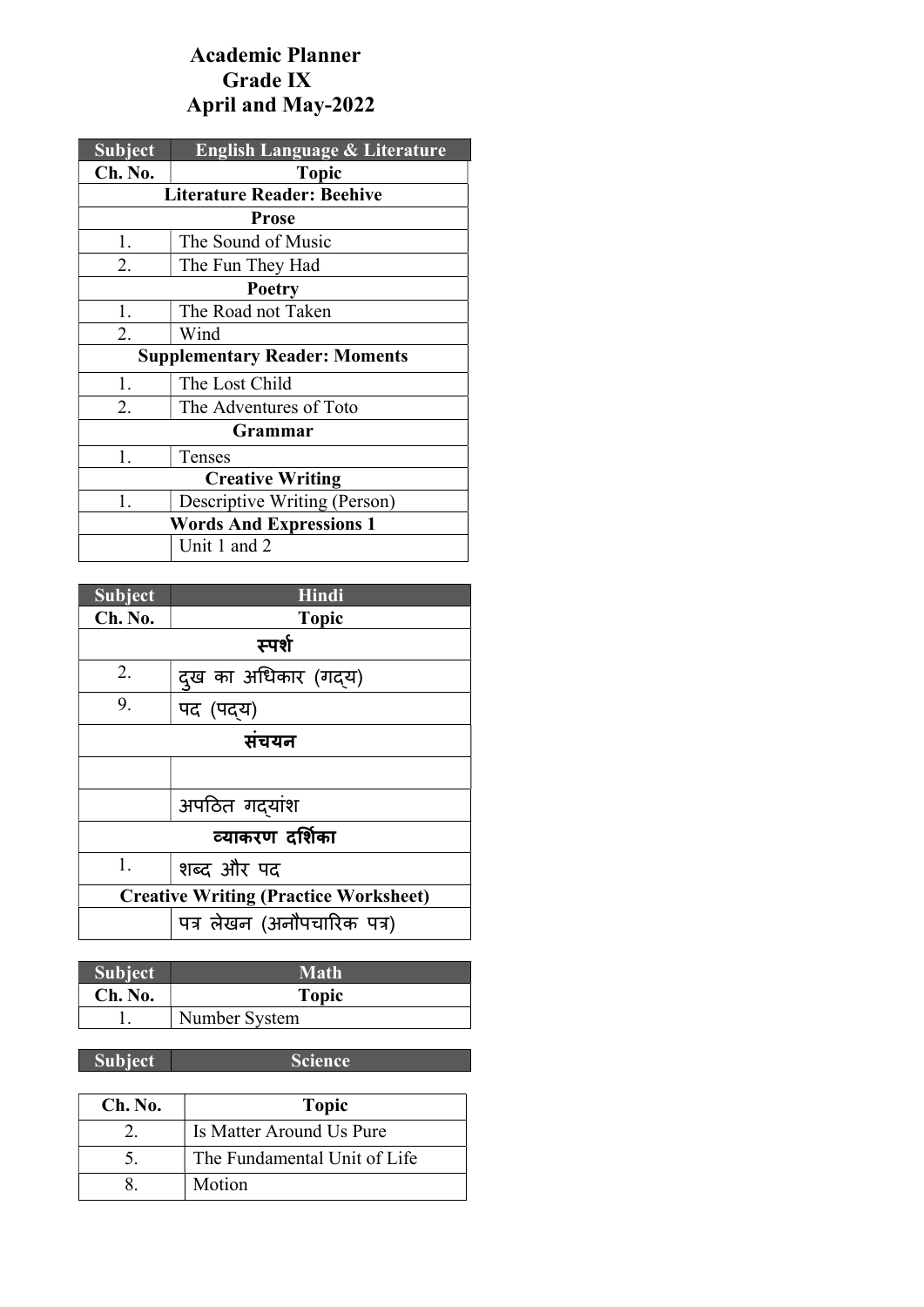| <b>Subject</b>                         | <b>Social Science</b>        |  |
|----------------------------------------|------------------------------|--|
| Ch. No.                                | <b>Topic</b>                 |  |
| India and the Contemporary World-I     |                              |  |
| <b>Section I: Events and Processes</b> |                              |  |
|                                        | The French Revolution        |  |
| Contemporary India - I                 |                              |  |
| 1.                                     | India – Size and Location    |  |
|                                        | <b>Democratic Politics-I</b> |  |
| 1.                                     | What is Democracy? Why       |  |
|                                        | Democracy?                   |  |

## Academic Planner June-2022

| <b>Subject</b>                       | <b>English Language &amp; Literature</b> |  |  |
|--------------------------------------|------------------------------------------|--|--|
| Ch. No.                              | <b>Topic</b>                             |  |  |
|                                      | <b>Literature Reader: Beehive</b>        |  |  |
| <b>Prose</b>                         |                                          |  |  |
| 3.                                   | The Little Girl                          |  |  |
| <b>Poetry</b>                        |                                          |  |  |
| 3.                                   | Rain on the Roof                         |  |  |
| <b>Supplementary Reader: Moments</b> |                                          |  |  |
| 2.                                   | The Adventures of Toto                   |  |  |
| Grammar                              |                                          |  |  |
| $1_{-}$                              | Tenses                                   |  |  |
| <b>Creative Writing</b>              |                                          |  |  |
| 1.                                   | Descriptive Writing (Person)             |  |  |

| <b>Subject</b>  | Hindi              |  |
|-----------------|--------------------|--|
| Ch. No.         | <b>Topic</b>       |  |
| सचयन            |                    |  |
|                 | गिल्लू             |  |
| व्याकरण दर्शिका |                    |  |
| 2.              | अनुस्वार, अनुनासिक |  |
| 3.              | चित्र-वर्णन        |  |

| <b>Subject</b> | Math                             |
|----------------|----------------------------------|
| Ch. No.        | <b>Topic</b>                     |
|                | Linear Equation in Two Variables |

| <b>Subject</b> | <b>Science</b>                       |
|----------------|--------------------------------------|
| Ch. No.        | <b>Topic</b>                         |
| 2.             | Is Matter Around Us Pure (cont.)     |
| 5.             | The Fundamental Unit of Life (cont.) |
|                | Motion (cont.)                       |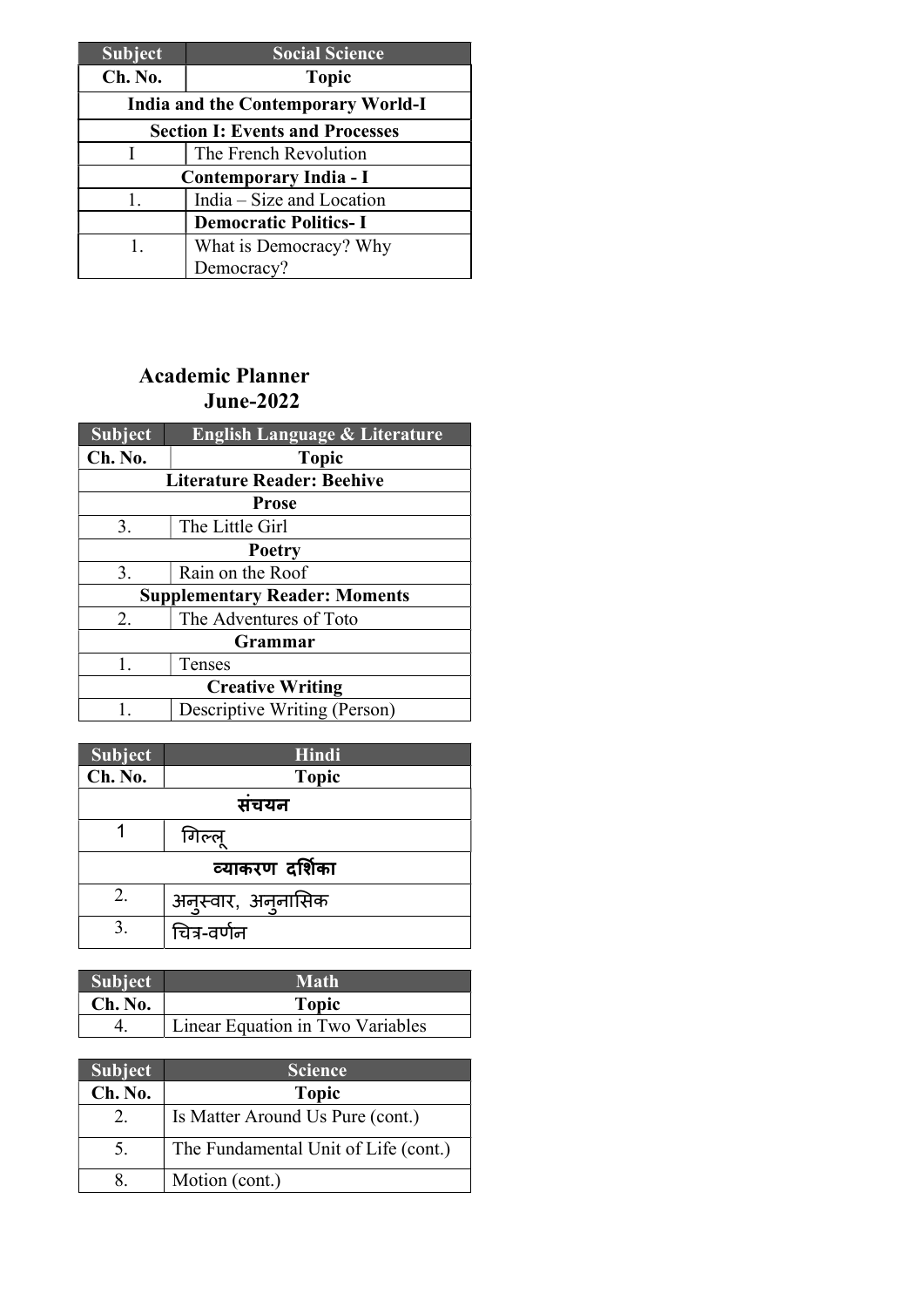| <b>Subject</b>                            | <b>Social Science</b>         |
|-------------------------------------------|-------------------------------|
| Ch. No.                                   | <b>Topic</b>                  |
| <b>Understanding Economic Development</b> |                               |
|                                           | The Story of Village Palampur |

### Academic Planner July-2022

| <b>Subject</b>                       | <b>English Language &amp; Literature</b> |
|--------------------------------------|------------------------------------------|
| Ch. No.                              | <b>Topic</b>                             |
|                                      | <b>Literature Reader: Beehive</b>        |
|                                      | <b>Prose</b>                             |
| 4.                                   | A Truly Beautiful Mind                   |
| Poetry                               |                                          |
| 4.                                   | The Lake of Innisfree                    |
| <b>Supplementary Reader: Moments</b> |                                          |
| 3.                                   | Iswaran the Story Teller                 |
|                                      | Grammar                                  |
| 2.                                   | Modals                                   |
| <b>Creative Writing</b>              |                                          |
| 3.                                   | Descriptive Paragraph (Events)           |
| <b>Words And Expressions 1</b>       |                                          |
| Unit $3 & 4$                         |                                          |
| <b>Unit Test 1</b>                   |                                          |

| <b>Subject</b>                               | <b>Hindi</b>                    |  |
|----------------------------------------------|---------------------------------|--|
| Ch. No.                                      | <b>Topic</b>                    |  |
|                                              | स्पर्श                          |  |
| 10.                                          | दोहे (पद्य)                     |  |
| 3                                            | एवरेस्ट: मेरी शिखर यात्रा (गदय) |  |
| संचयन                                        |                                 |  |
| 2                                            | स्मृति                          |  |
| व्याकरण दर्शिका                              |                                 |  |
| 4.                                           | उपसर्ग, प्रत्यय                 |  |
| <b>Creative Writing (Practice Worksheet)</b> |                                 |  |
| 2.                                           | अनुच्छेद लेखन                   |  |
| <b>Unit Test 1</b>                           |                                 |  |

| <b>Subject</b>     | <b>Math</b>          |
|--------------------|----------------------|
| Ch. No.            | <b>Topic</b>         |
|                    | Co-ordinate Geometry |
| 14.                | <b>Statistics</b>    |
| 6.                 | Lines and angles     |
| <b>Unit Test 1</b> |                      |

| <b>Subject</b> | <b>Science</b>      |
|----------------|---------------------|
| Ch. No.        | <b>Topic</b>        |
|                | Atoms and Molecules |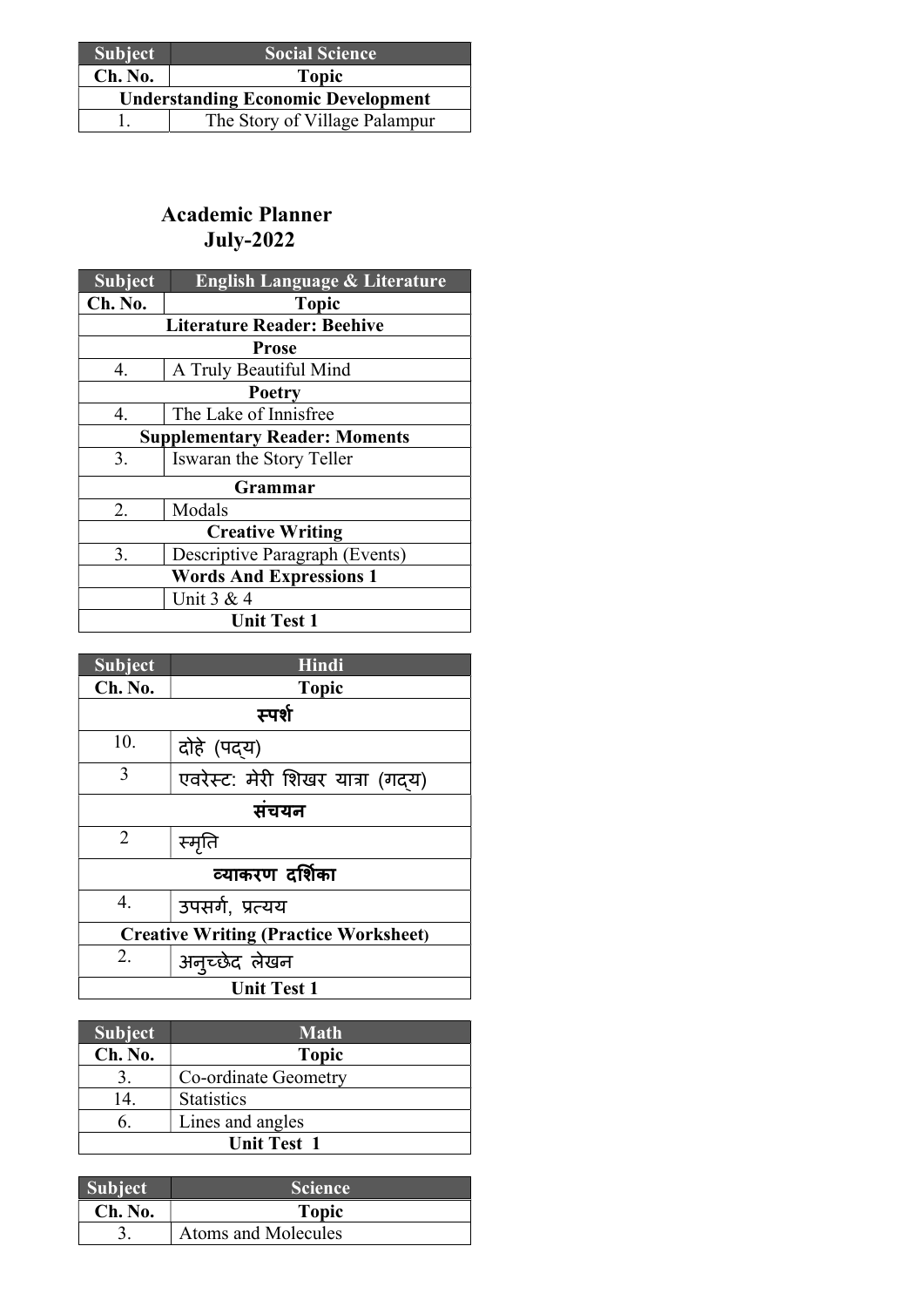|                    | Force and Laws of Motion |
|--------------------|--------------------------|
|                    | <b>Tissues</b>           |
| <b>Unit Test 1</b> |                          |

| <b>Subject</b>                            | <b>Social Science</b>        |
|-------------------------------------------|------------------------------|
| Ch. No.                                   | <b>Topic</b>                 |
| <b>Democratic Politics - I</b>            |                              |
| $2_{\cdot}$                               | <b>Constitutional Design</b> |
| Contemporary India - I                    |                              |
| $2_{\cdot}$                               | Physical Features of India   |
| <b>Understanding Economic Development</b> |                              |
| 2.                                        | People As Resource           |
| <b>Unit Test 1</b>                        |                              |

# Academic Planner August-2022

| <b>Subject</b>                       | <b>English Language &amp; Literature</b> |  |
|--------------------------------------|------------------------------------------|--|
| Ch. No.                              | <b>Topic</b>                             |  |
|                                      | <b>Literature Reader: Beehive</b>        |  |
| <b>Prose</b>                         |                                          |  |
| 5.                                   | The Snake and the Mirror                 |  |
| <b>Poetry</b>                        |                                          |  |
| 5.                                   | A Legend of the Northland                |  |
| <b>Supplementary Reader: Moments</b> |                                          |  |
| 4.                                   | In the Kingdom of Fools                  |  |
| Grammar                              |                                          |  |
| 3.                                   | Subject – verb concord                   |  |
| <b>Creative Writing</b>              |                                          |  |
| 3.                                   | Descriptive Paragraph (Place)            |  |
| 4.                                   | <b>Story Writing</b>                     |  |
| <b>Words And Expressions 1</b>       |                                          |  |
| Unit 5 and 6                         |                                          |  |

| <b>Subject</b>                               | Hindi               |
|----------------------------------------------|---------------------|
| Ch. No.                                      | <b>Topic</b>        |
| स्पर्श                                       |                     |
| 4                                            | तुम कब जाओगे, अतिथि |
| 13                                           | गीत-अंगीत           |
| संचयन                                        |                     |
| व्याकरण दर्शिका                              |                     |
| संधि                                         |                     |
| अर्थ की दृष्टि से वाक्य भेद                  |                     |
|                                              | विराम चिहन          |
| <b>Creative Writing (Practice Worksheet)</b> |                     |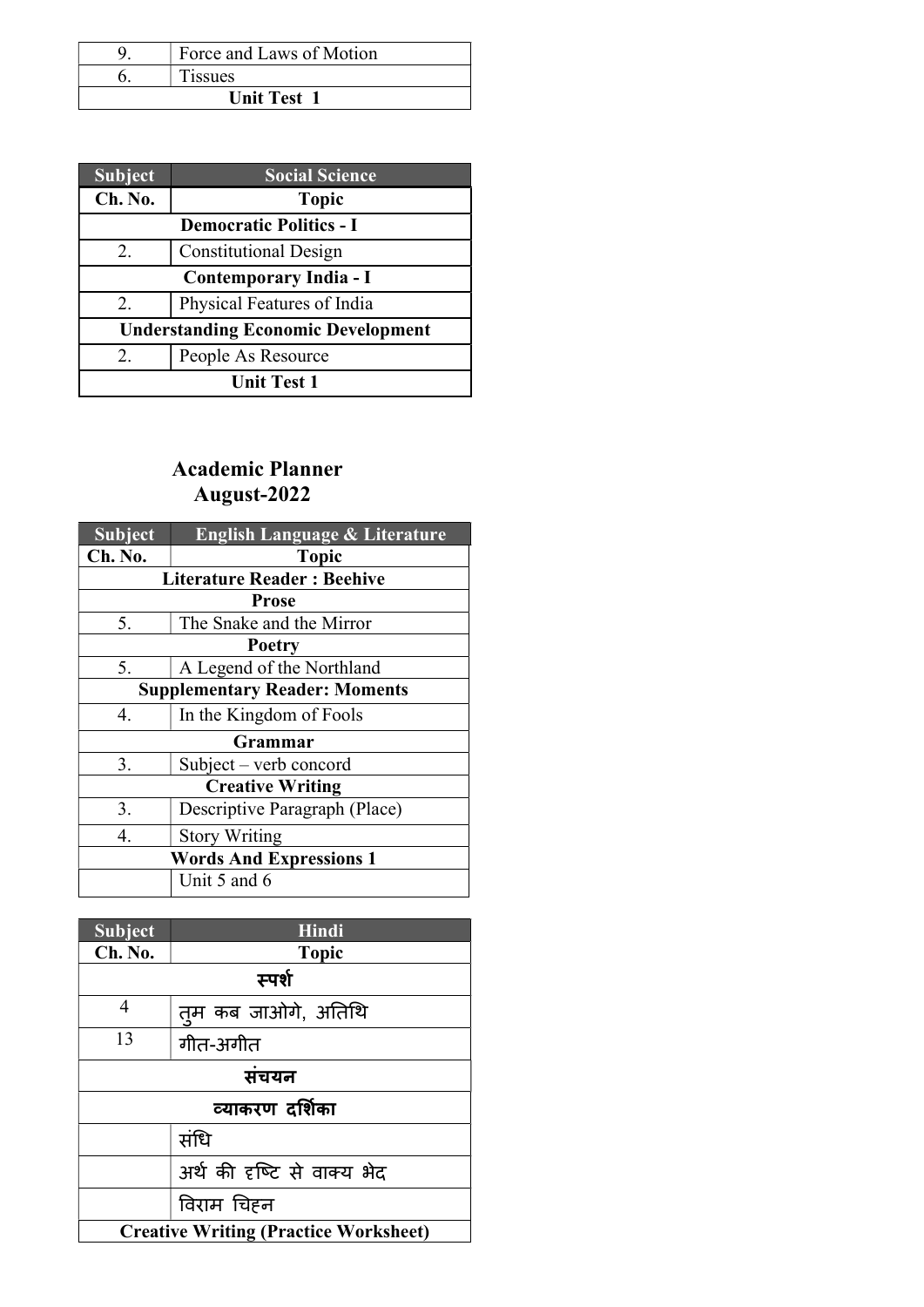| सवाद लेखन |  |
|-----------|--|
|-----------|--|

| <b>Subject</b> | <b>Math</b>     |
|----------------|-----------------|
| Ch. No.        | <b>Topic</b>    |
|                | Triangles       |
|                | Heron's Formula |

| <b>Subject</b> | <b>Science</b>                |
|----------------|-------------------------------|
| Ch. No.        | <b>Topic</b>                  |
|                | Atoms and Molecules (Cont.)   |
| 15.            | Improvement in Food Resources |
| 10.            | Gravitation                   |

| <b>Subject</b>                            | <b>Social Science</b>                  |
|-------------------------------------------|----------------------------------------|
| Ch. No.                                   | <b>Topic</b>                           |
| <b>India and the Contemporary World-I</b> |                                        |
|                                           | <b>Section I: Events and Processes</b> |
| П.                                        | Socialism in Europe and the Russian    |
|                                           | Revolution                             |
| Contemporary India - I                    |                                        |
| 3.                                        | Drainage                               |
|                                           | Climate                                |

## Academic Planner September-2022

| <b>Topic</b>                   |  |
|--------------------------------|--|
| <b>Revision</b>                |  |
| <b>Half Yearly Examination</b> |  |

| <b>Subject</b> | Hindi                          |
|----------------|--------------------------------|
|                | <b>Topic</b>                   |
|                | <b>Revision</b>                |
|                | <b>Half Yearly Examination</b> |

| <b>Subject</b> | <b>Math</b>                    |
|----------------|--------------------------------|
|                | <b>Topic</b>                   |
|                | <b>Revision</b>                |
|                | <b>Half Yearly Examination</b> |

| <b>Subject</b> | <b>Science</b>                 |
|----------------|--------------------------------|
|                | <b>Topic</b>                   |
|                | <b>Revision</b>                |
|                | <b>Half Yearly Examination</b> |

| <b>Subject</b> | <b>Social Science</b>          |
|----------------|--------------------------------|
|                | <b>Topic</b>                   |
|                | <b>Revision</b>                |
|                | <b>Half Yearly Examination</b> |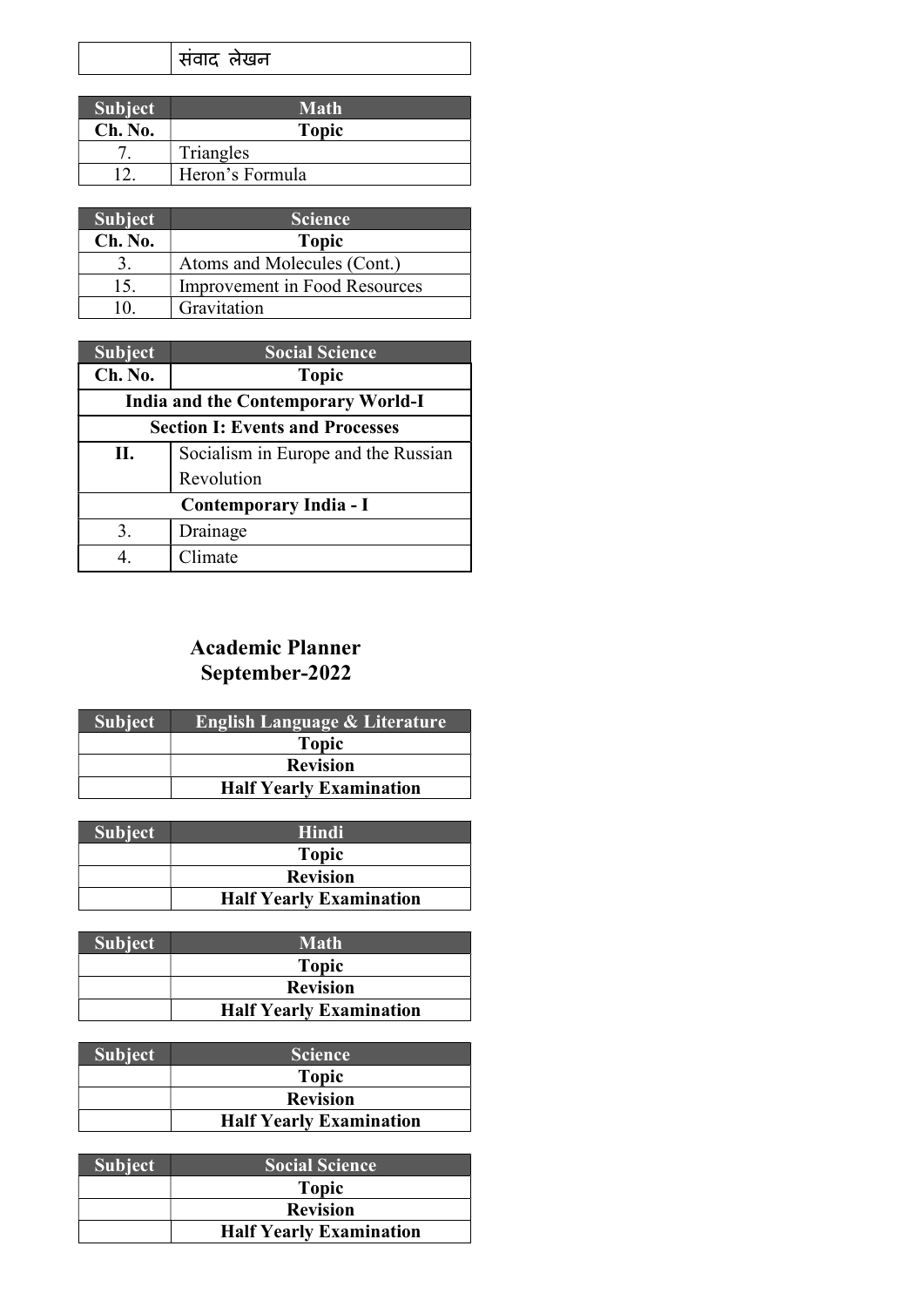### Academic Planner October-2022

| <b>Subject</b>                       | <b>English Language &amp; Literature</b> |  |  |
|--------------------------------------|------------------------------------------|--|--|
| Ch. No.                              | <b>Topic</b>                             |  |  |
|                                      | <b>Literature Reader: Beehive</b>        |  |  |
|                                      | <b>Prose</b>                             |  |  |
| 6.                                   | My Childhood                             |  |  |
|                                      | <b>Poetry</b>                            |  |  |
| 6.                                   | No Men are Foreign                       |  |  |
| <b>Supplementary Reader: Moments</b> |                                          |  |  |
| 5.                                   | The Happy Prince                         |  |  |
|                                      | Grammar                                  |  |  |
| 4.                                   | Subject -Word Concord                    |  |  |
| <b>Creative Writing</b>              |                                          |  |  |
| 3.                                   | Diary Entry                              |  |  |
| <b>Words And Expressions 1</b>       |                                          |  |  |
|                                      | Unit 7 and 8                             |  |  |

| <b>Subject</b>                              | <b>Hindi</b>                       |
|---------------------------------------------|------------------------------------|
| Ch. No.                                     | <b>Topic</b>                       |
| स्पर्श                                      |                                    |
| 4                                           | वैज्ञानिक चेतना के वाहक- चंद्रशेखर |
|                                             | वेंकटरामन                          |
|                                             | अपठित गदयांश                       |
| <b>Creative Writing(Practice Worksheet)</b> |                                    |
| Ι.                                          | संवाद लेखन                         |

| <b>Subject</b> | Math         |
|----------------|--------------|
| Ch. No.        | <b>Topic</b> |
|                | Polynomials  |

Subject Science

| Ch. No. | <b>Topic</b>                  |
|---------|-------------------------------|
|         | Structure of the Atom         |
|         | Diversity in Living Organisms |
| 10      | Gravitation (cont.)           |

Subject Social Science

| Ch. No.                | <b>Topic</b>                   |
|------------------------|--------------------------------|
|                        | <b>Democratic Politics - I</b> |
|                        | Electoral Politics             |
| Contemporary India - I |                                |
|                        | <b>Natural Vegetation</b>      |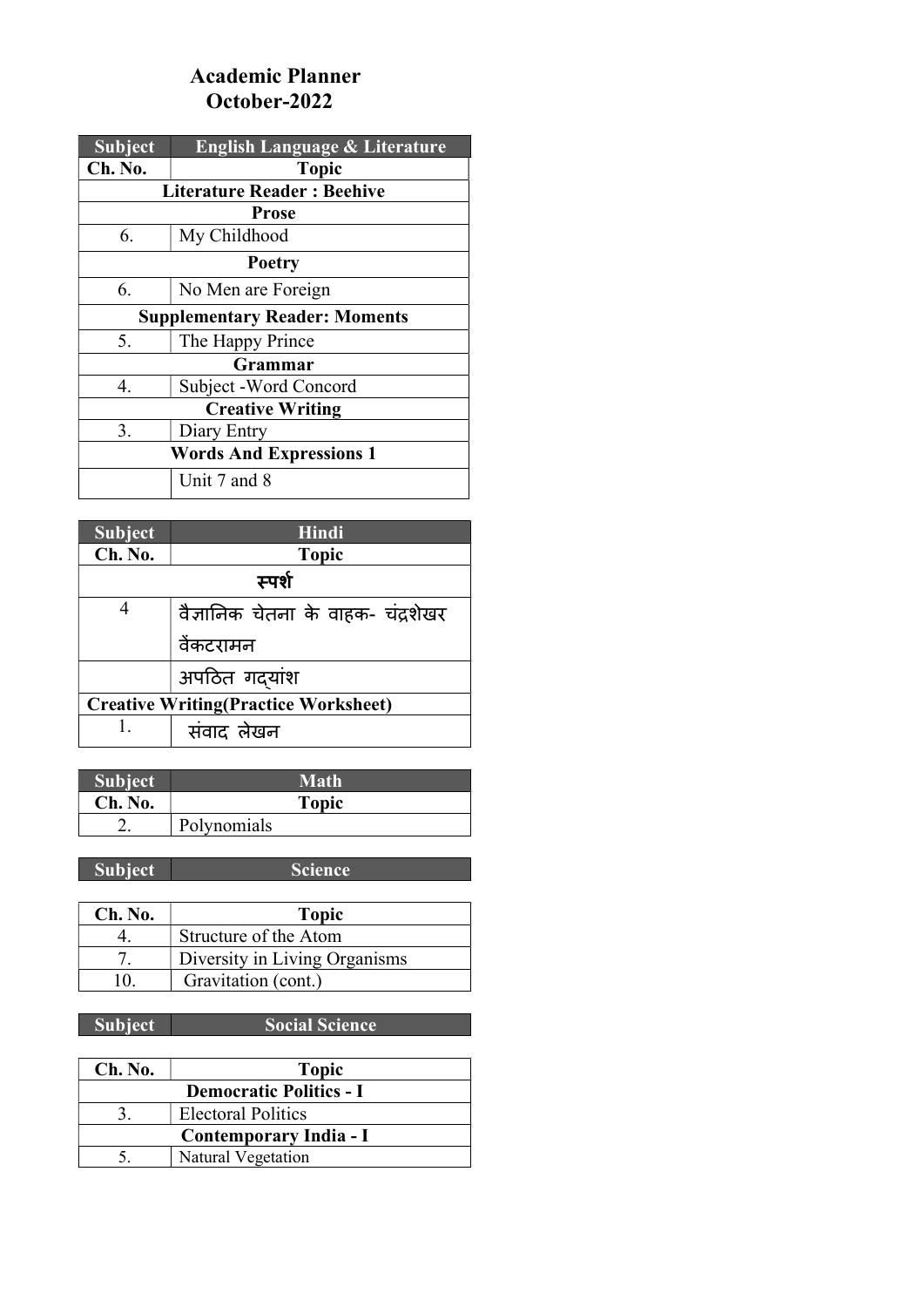#### Academic Planner November-2022

| Subject                              | <b>English Language &amp; Literature</b> |
|--------------------------------------|------------------------------------------|
| Ch. No.                              | <b>Topic</b>                             |
|                                      | <b>Literature Reader: Beehive</b>        |
|                                      | <b>Prose</b>                             |
| 8.                                   | Reach for the Top (Part 1)               |
| Poetry                               |                                          |
| 7.                                   | On Killing a Tree                        |
| <b>Supplementary Reader: Moments</b> |                                          |
| 6.                                   | The Last Leaf                            |
|                                      | Grammar                                  |
| 5.                                   | Reported Speech                          |
| <b>Creative Writing</b>              |                                          |
| 3.                                   | Diary Entry                              |
| <b>Unit Test 2</b>                   |                                          |

| <b>Subject</b>     | Hindi                                        |
|--------------------|----------------------------------------------|
| Ch. No.            | <b>Topic</b>                                 |
|                    | सचयन                                         |
| 3.                 | कल्लू कुम्हार की उनाकोटि                     |
|                    | <b>Creative Writing (Practice Worksheet)</b> |
| 2.                 | अनूच्छेद लेखन                                |
| <b>Unit Test 2</b> |                                              |

| <b>Subject</b>     | <b>Math</b>     |
|--------------------|-----------------|
| Ch. No.            | <b>Topic</b>    |
|                    | Quadrailaterals |
| <b>Unit Test 2</b> |                 |

| <b>Subject</b>                   | <b>Science</b>                |
|----------------------------------|-------------------------------|
| Ch. No.                          | <b>Topic</b>                  |
|                                  | Structure of the Atom (Cont.) |
| $7_{\scriptscriptstyle{\ddots}}$ | Diversity in Living Organisms |
|                                  | (cont.)                       |
| 12 <sup>°</sup>                  | Sound                         |
| <b>Unit Test 2</b>               |                               |

| <b>Subject</b>                            | <b>Social Science</b>         |
|-------------------------------------------|-------------------------------|
| Ch. No.                                   | <b>Topic</b>                  |
| <b>India and the Contemporary World-I</b> |                               |
| <b>Section I: Events and Processes</b>    |                               |
| III.                                      | Nazism and the Rise of Hitler |
| <b>Understanding Economic Development</b> |                               |
| 3.                                        | Poverty as a Challenge        |
| <b>Unit Test 2</b>                        |                               |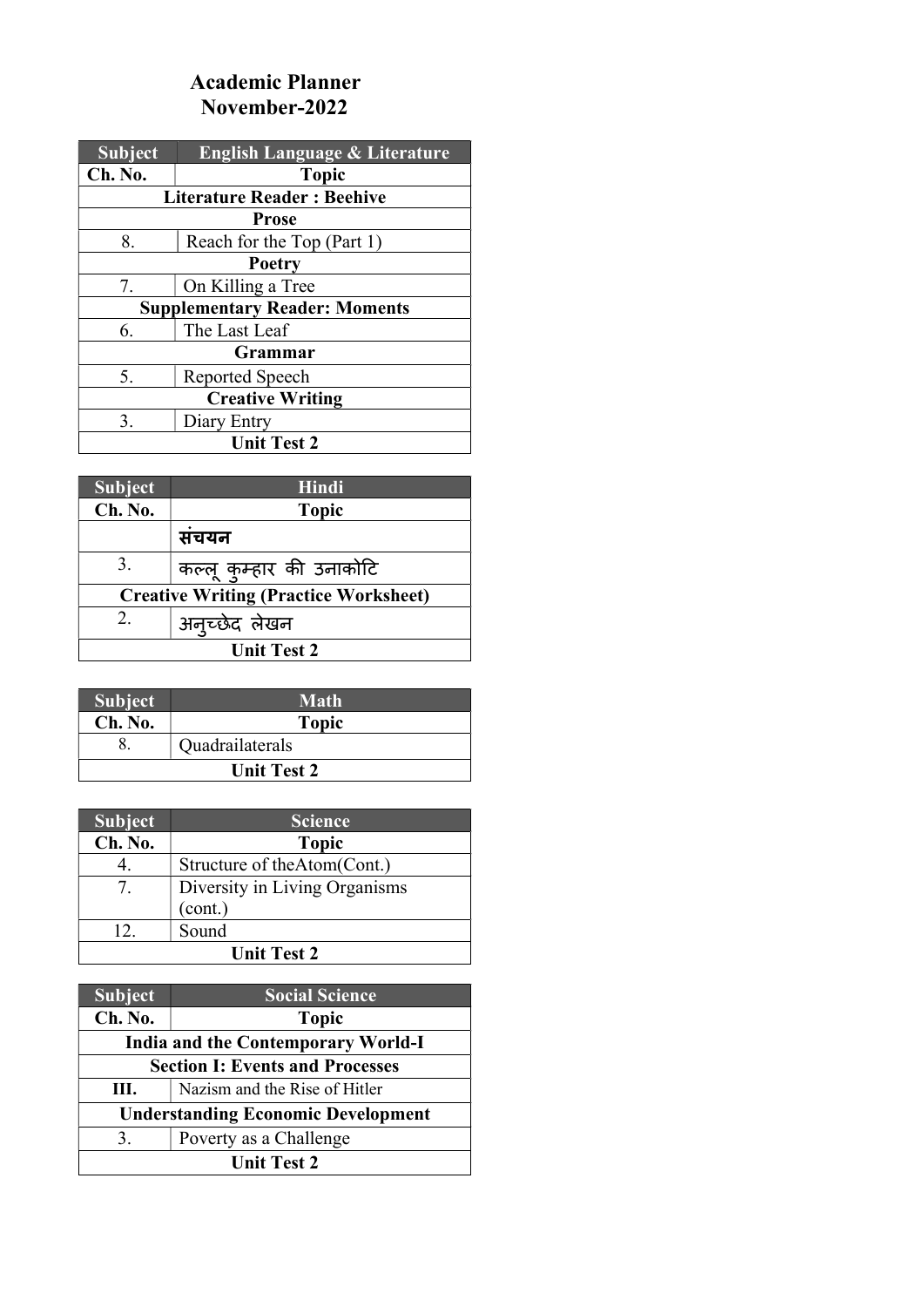## Academic Planner December-2022

| <b>Subject</b>                 | <b>English Language &amp; Literature</b> |  |
|--------------------------------|------------------------------------------|--|
| Ch. No.                        | <b>Topic</b>                             |  |
|                                | <b>Literature Reader: Beehive</b>        |  |
|                                | <b>Prose</b>                             |  |
| 8.                             | Reach for the Top (Part 2)               |  |
| Poetry                         |                                          |  |
| 8.                             | A Slumber Did My Spirit Seal             |  |
| <b>Supplementary Reader</b>    |                                          |  |
| 7.                             | A House is not a Home                    |  |
|                                | Grammar                                  |  |
| 6.                             | Reported Speech                          |  |
| <b>Creative Writing</b>        |                                          |  |
| 4.                             | <b>Story Writing</b>                     |  |
| <b>Words And Expressions 1</b> |                                          |  |
|                                | Unit 9 and 10                            |  |

| <b>Subject</b>                               | Hindi                       |  |
|----------------------------------------------|-----------------------------|--|
| Ch. No.                                      | <b>Topic</b>                |  |
| स्पर्श                                       |                             |  |
| 14                                           | अग्निपथ                     |  |
| संचयन                                        |                             |  |
|                                              | मेरा छोटा-सा निजी पुस्तकालय |  |
| <b>Creative Writing (Practice Worksheet)</b> |                             |  |
|                                              | अपठित गदयांश                |  |

| <b>Subject</b>  | <b>Math</b>  |  |
|-----------------|--------------|--|
| $\vert$ Ch. No. | <b>Topic</b> |  |
| 10.             | Circles      |  |

| <b>Subject</b> | <b>Science</b>             |
|----------------|----------------------------|
| Ch. No.        | <b>Topic</b>               |
|                | Matter in our Surroundings |
| 13.            | Why do we Fall Ill?        |
|                | Sound (cont.)              |

| <b>Subject</b>                                            | <b>Social Science</b>          |
|-----------------------------------------------------------|--------------------------------|
| Ch. No.                                                   | <b>Topic</b>                   |
| <b>Democratic Politics - I</b>                            |                                |
| 4.                                                        | Working of Institutions        |
| <b>India and the Contemporary World-I</b>                 |                                |
| <b>Section II: Livelihoods, Economies &amp; Societies</b> |                                |
| IV.                                                       | Forest Society and Colonialism |
|                                                           |                                |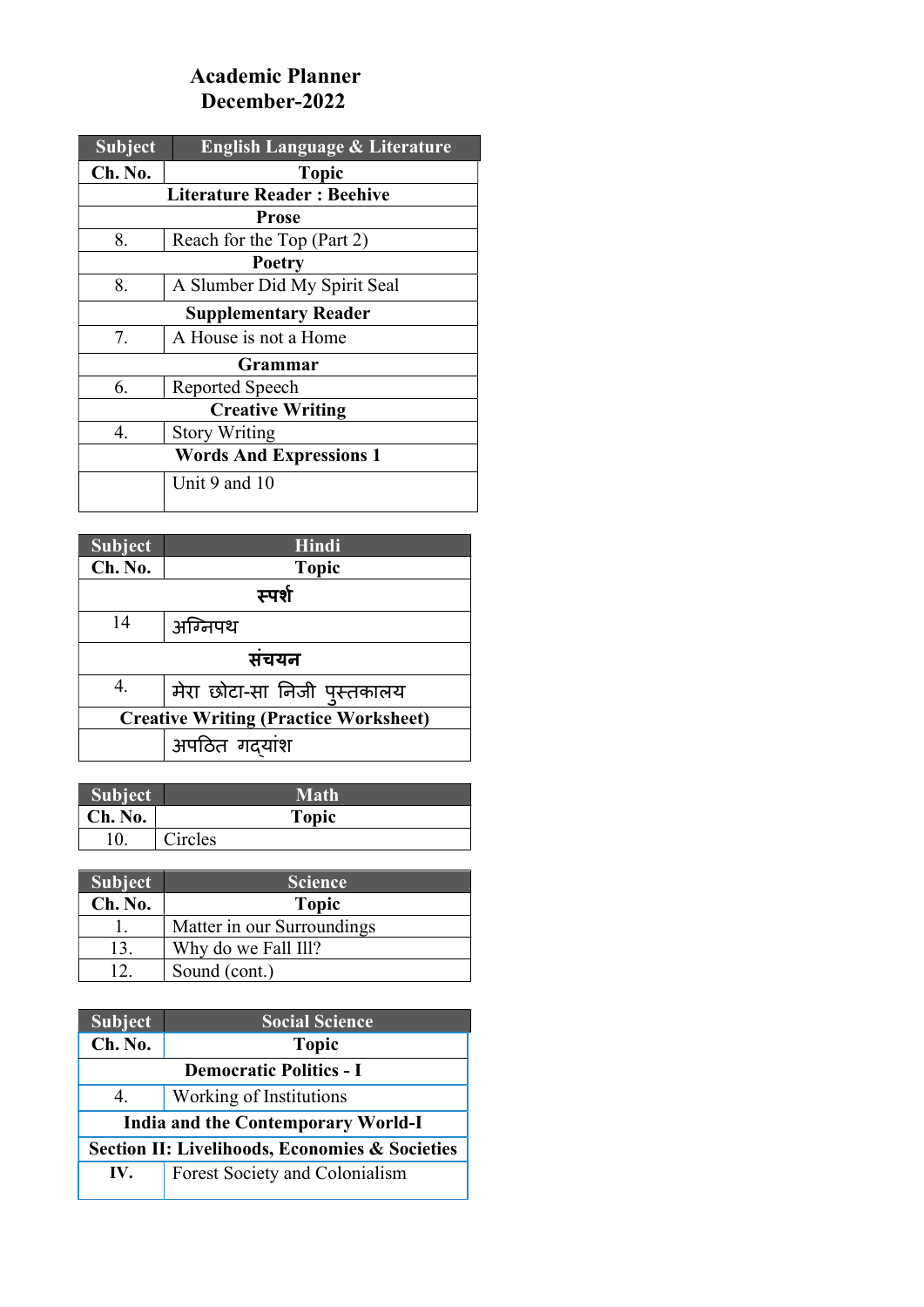## Academic Planner January – 2023

| <b>Subject</b>                       | <b>English Language &amp; Literature</b> |  |  |
|--------------------------------------|------------------------------------------|--|--|
| Ch. No.                              | <b>Topic</b>                             |  |  |
|                                      | <b>Literature Reader: Beehive</b>        |  |  |
|                                      | <b>Prose</b>                             |  |  |
| 10.                                  | Kathmandu                                |  |  |
|                                      | Poetry                                   |  |  |
| 10.                                  | A Slumber did my Spirit Seal             |  |  |
| <b>Supplementary Reader: Moments</b> |                                          |  |  |
| 8.                                   | The Beggar                               |  |  |
|                                      | Grammar                                  |  |  |
| 8.                                   | Reported Speech                          |  |  |
|                                      | <b>Creative Writing</b>                  |  |  |
| 1.                                   | Diary Entry                              |  |  |
| 4.                                   | <b>Story Writing</b>                     |  |  |
| <b>Words And Expressions 1</b>       |                                          |  |  |
|                                      | Unit 11                                  |  |  |
| <b>Unit Test 3</b>                   |                                          |  |  |

| <b>Subject</b>                               | <b>Hindi</b>                     |
|----------------------------------------------|----------------------------------|
| Ch. No.                                      | <b>Topic</b>                     |
| स्पर्श                                       |                                  |
| 15.                                          | नए इलाके में, खुशबू रचते हैं हाथ |
| 6.                                           | कीचड़ का काव्य                   |
| <b>Creative Writing (Practice Worksheet)</b> |                                  |
| 4.                                           | चित्र वर्णन                      |
| <b>Unit Test 3</b>                           |                                  |

| <b>Subject</b>     | <b>Math</b>             |
|--------------------|-------------------------|
| Ch. No.            | <b>Topic</b>            |
| 13                 | Surface area and Volume |
| 15                 | Probability             |
| <b>Unit Test 3</b> |                         |

| <b>Subject</b>     | <b>Science</b>                     |
|--------------------|------------------------------------|
| Ch. No.            | <b>Topic</b>                       |
|                    | Matter in Our Surroundings (cont.) |
| 11.                | Work and Energy                    |
| 14                 | <b>Natural Resources</b>           |
| <b>Unit Test 3</b> |                                    |

| <b>Subject</b>                            | <b>Social Science</b>  |
|-------------------------------------------|------------------------|
| Ch. No.                                   | <b>Topic</b>           |
| <b>Democratic Politics - I</b>            |                        |
| 5.                                        | Democratic Rights      |
| <b>Understanding Economic Development</b> |                        |
| 4.                                        | Food Security in India |
| <b>Unit Test 3</b>                        |                        |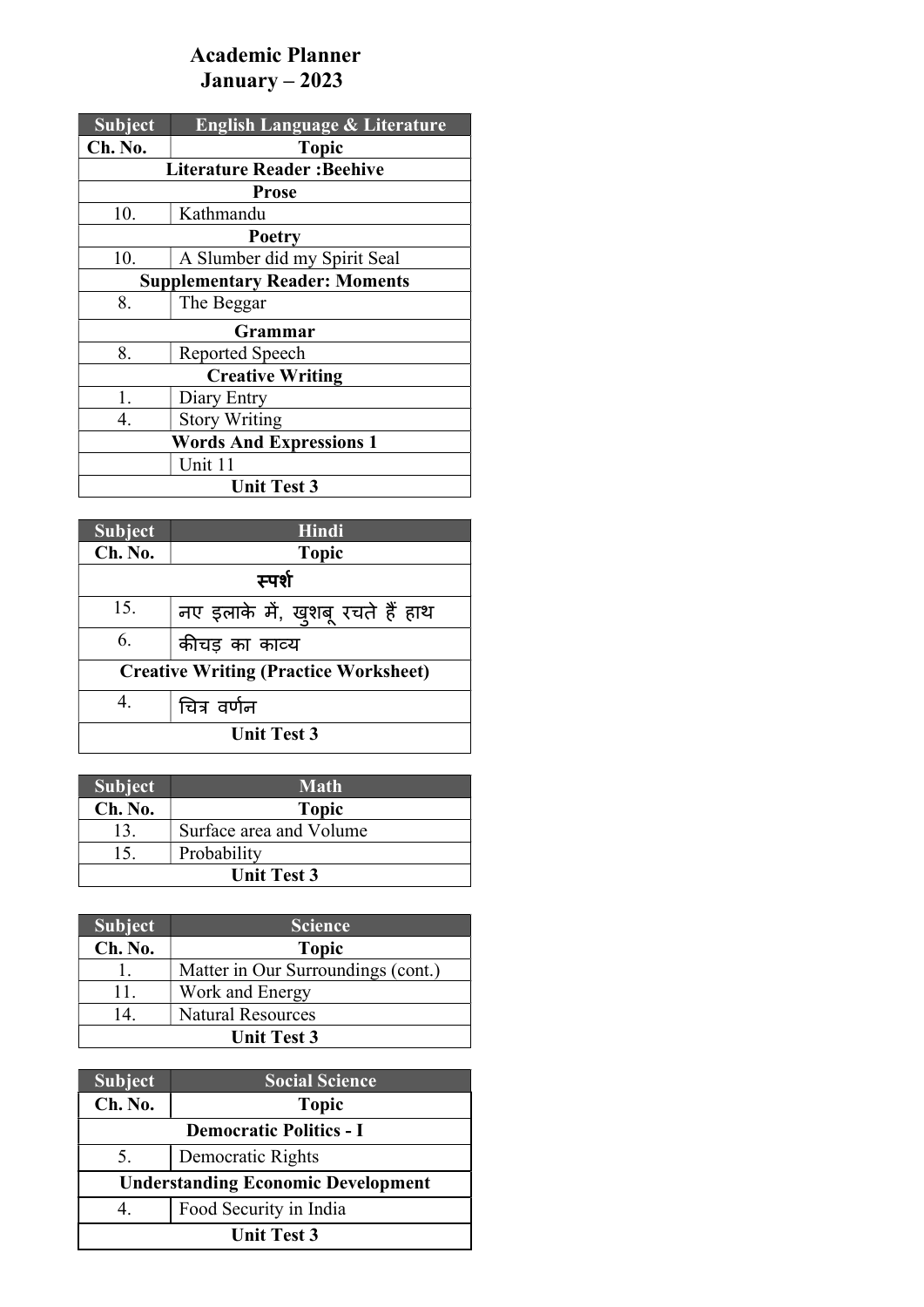# Academic Planner February – 2023

| <b>Subject</b>                       | <b>English Language &amp; Literature</b> |  |
|--------------------------------------|------------------------------------------|--|
| Ch. No.                              | <b>Topic</b>                             |  |
|                                      | <b>Literature Reader: Beehive</b>        |  |
| <b>Prose</b>                         |                                          |  |
| 11.                                  | If I were You                            |  |
| <b>Supplementary Reader: Moments</b> |                                          |  |
| Grammar                              |                                          |  |
| 9.                                   | <b>Integrated Exercises</b>              |  |
| <b>Creative Writing</b>              |                                          |  |
|                                      | Revision                                 |  |

| <b>Subject</b>                               | Hindi             |
|----------------------------------------------|-------------------|
| Ch. No.                                      | <b>Topic</b>      |
| स्पर्श                                       |                   |
| 8                                            | शुक्रतारे के समान |
| व्याकरण दर्शिका                              |                   |
| <b>Creative Writing (Practice Worksheet)</b> |                   |
| पत्र लेखन                                    |                   |

| <b>Subject</b> | <b>Math</b> |  |
|----------------|-------------|--|
| Ch. No.        | Topic       |  |
|                | Probability |  |

| <b>Subject</b> | <b>Science</b> |  |
|----------------|----------------|--|
| Ch. No.        | <b>Topic</b>   |  |
|                | Revision       |  |
|                |                |  |

| <b>Subject</b>                                            | <b>Social Science</b>            |
|-----------------------------------------------------------|----------------------------------|
| Ch. No.                                                   | <b>Topic</b>                     |
| Contemporary India - I                                    |                                  |
| 6.                                                        | Population                       |
| <b>India and the Contemporary World-I</b>                 |                                  |
| <b>Section II: Livelihoods, Economies &amp; Societies</b> |                                  |
|                                                           | Pastoralists in the Modern World |